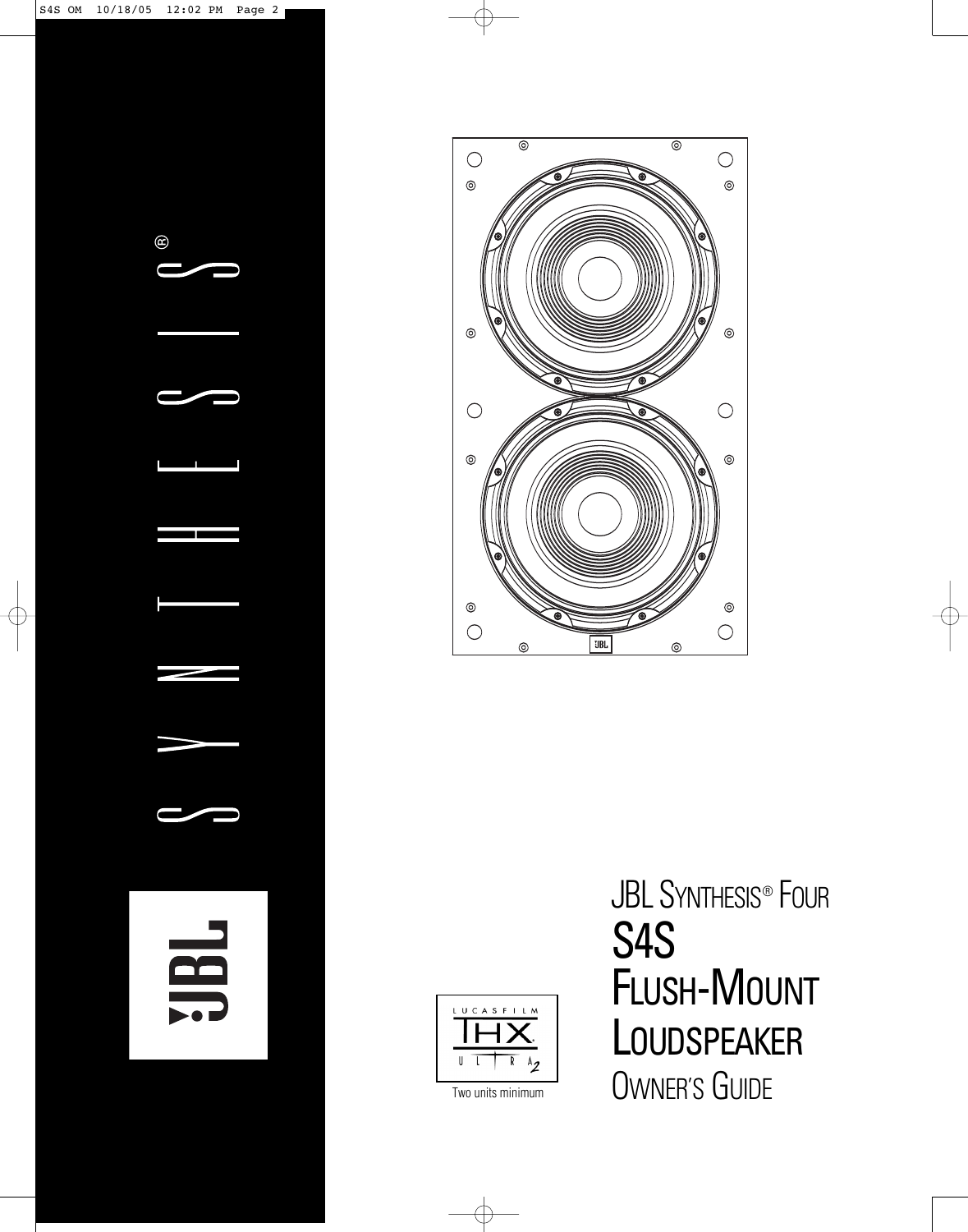# THANK YOU FOR CHOOSING JBL®

For more than 60 years, JBL has been involved in every aspect of music and film recording and reproduction, from live performances to monitoring the recordings you play in your home, car or office.

We're confident that the JBL Synthesis loudspeaker you have chosen will provide every note of enjoyment that you expect – and that when you think about purchasing additional audio equipment for your home, car or office, you will once again choose JBL.

Please take a moment to register your product on our Web site at www.jblsynthesis.com. This enables us to keep you posted on our latest advancements, and helps us to better understand our customers and build products that meet their needs and expectations.

JBL Synthesis

### INCLUDED S4S



(1) Loudspeaker with grille

(6) Small grille spacers (for applications requiring one layer of wallboard)

(6) Large grille spacers (for applications requiring two layers of wallboard)

(6) Grille cups

IMPORTANT NOTE: A complete S4S loudspeaker system includes the S4S in-wall subwoofer and the S4SBB back box, which must be purchased separately. A high-quality, external two-channel power amplifier, such as the JBL Synthesis S800, is also required, and must be purchased separately. The amplifier should be capable of outputting up to 500 watts per channel with flat frequency response from 20Hz – 500Hz. Although this manual describes installation with reference to all three components, they must be purchased separately.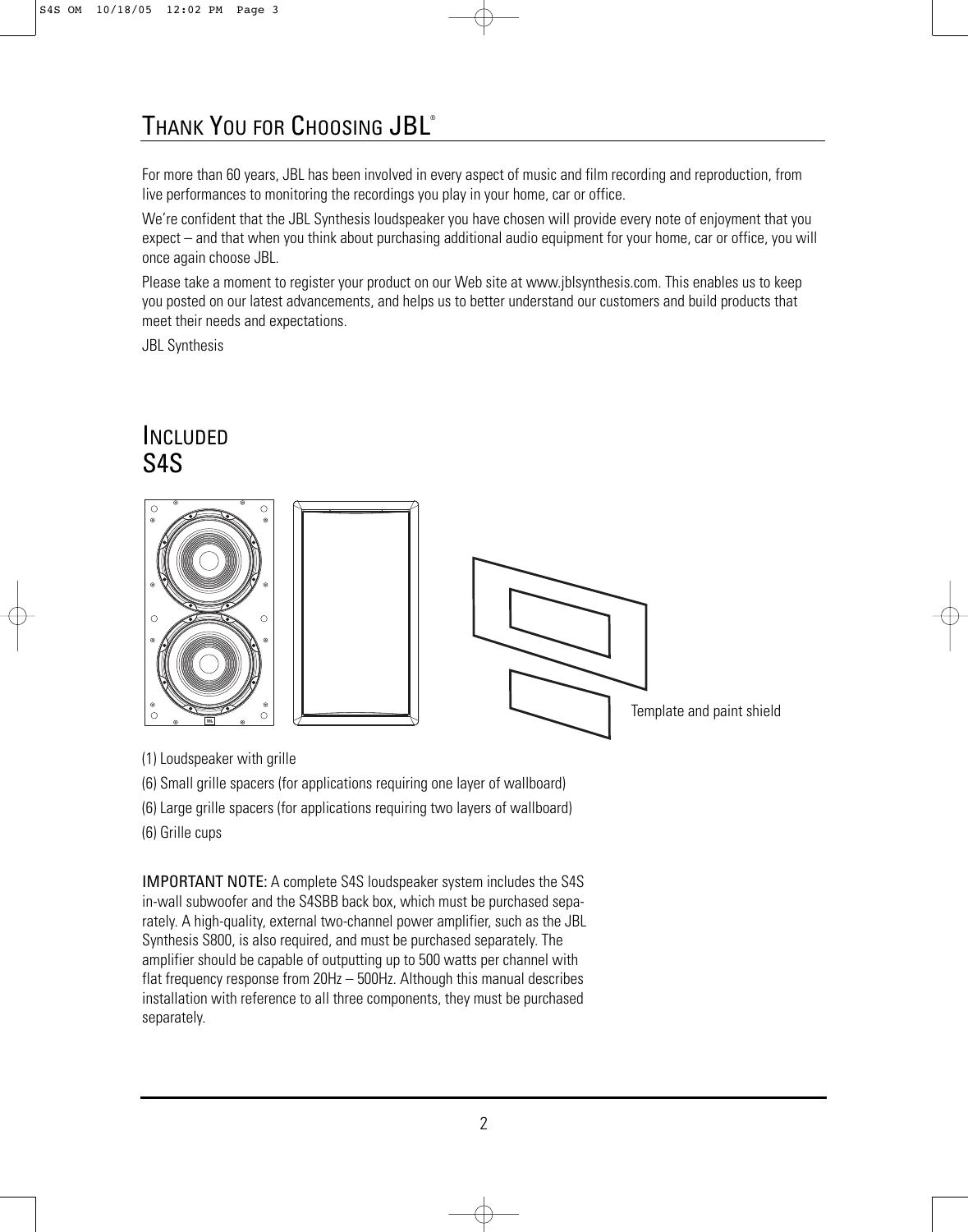## SPEAKER PLACEMENT

Low-frequency sounds are normally omnidirectional, meaning the listener can't tell where they are generated from. However, frequencies between 75Hz and 150Hz can be localized, especially at higher volume levels. Positioning your subwoofer as recommended will provide the most natural soundstage and imaging from your loudspeaker system.

It is generally recommended that you install your S4S in-wall subwoofer along the same wall as the front loudspeakers. The S4S subwoofer is not video-shielded and should not be placed near a video display. Installing the S4S near a corner will tend to maximize low-frequency output. Be cautious when installing in a corner, to avoid a "boomy" sound. Also take into consideration any unusual features of the room, such as an alcove, which may tend to create a localized node that may affect bass response in that area of the room.

It is also recommended that the speaker be installed so that the bottom of the speaker is approximately 12" from the floor. Using the S4SBB back box enclosure will ensure that the loudspeaker is installed at the ideal height. This is to help with the low-frequency loading (bass reinforcement). This also helps hide the speaker in a less visible place. In special circumstances it is acceptable to install the speaker at any height on a wall.

Remember that these are just guidelines. Since every listening room is different, JBL strongly recommends experimenting with the positioning of your subwoofer prior to cutting the wall to obtain the most pleasing results in your room. One technique that can help you find the ideal subwoofer location is to temporarily borrow a stand-alone subwoofer and place it near the main listening location. Then move around the room and determine where you hear the most pleasing bass performance. This would then be the ideal location for the subwoofer.

A single S4S subwoofer system meets THX® Select requirements for a 3000-cubic-foot room. However, to meet THX Ultra2™ requirements for a 3000-cubic-foot room, two or more S4S subwoofer systems are required, using a total of four woofers. For every additional 3000 cubic feet of room volume, it is recommended that one additional S4S system be added.

When using two S4S in-wall subwoofer systems, you may need to be concerned about phase, as the sound waves may cancel each other out. If bass response seems low, try inverting the polarity on one subwoofer  $-$  i.e., connect the  $(+)$  terminal on the amplifier to the  $(-)$  terminal on the speaker, and the  $(-)$  terminal on the amplifier to the  $(+)$ terminal on the speaker.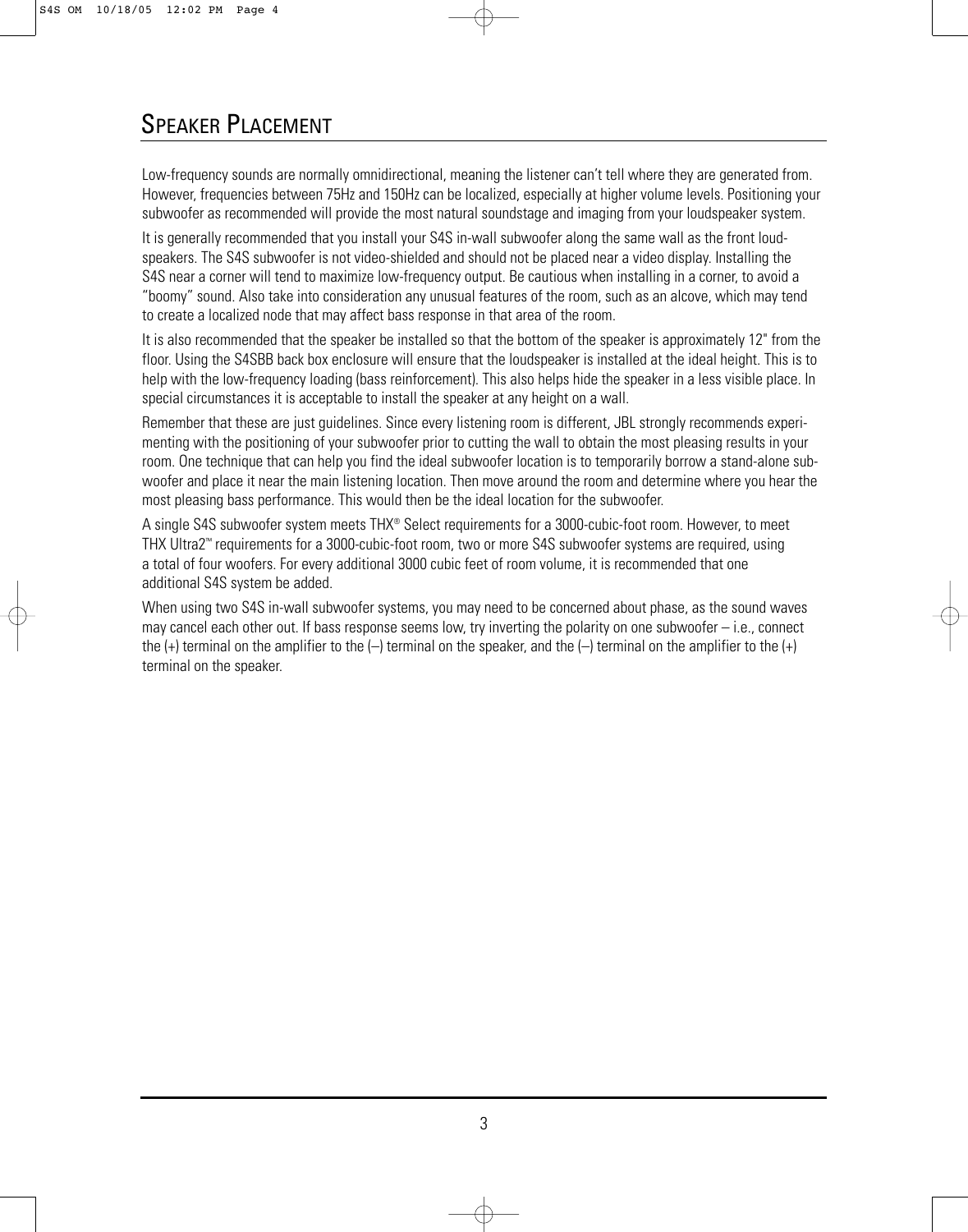### **Connection Tips**



Speakers and electronics have corresponding (+) and (–) terminals. Most manufacturers of speakers and electronics, including JBL, use red to denote the (+) terminal and black for the (–) terminal. It is important to connect both speakers identically: (+) on the speaker to (+) on the amplifier, and (–) on the speaker to (–) on the amplifier. Wiring "out of phase" results in thin sound, weak bass and a poor stereo image. With the advent of multichannel surround sound systems, connecting all of the speakers in your system with the correct polarity remains equally important in order to preserve the proper ambience and directionality of the program material.

If two S4S subwoofers are used, the wires for both speakers should be the same length. If one speaker is placed closer to the amplifier than the other, hide the excess wire behind the wall. If bass response seems low, there may be a phase problem, with the sound waves from the two subwoofers canceling each other out. If bass response seems low, try inverting the polarity on one subwoofer – i.e., connect the  $(+)$  terminal on the amplifier to the  $(-)$ terminal on the speaker, and the (–) terminal on the amplifier to the (+) terminal on the speaker.

To use the push-type terminals on the S4S baffle, depress the colored cap until the pass-through hole in the binding post is revealed. While holding the cap down, insert the bare end of the wire, or a banana plug, into the passthrough hole. Release the cap and tug gently on the wire to ensure that it is secure.

To use the binding-post speaker terminals on the terminal cup located on the top panel of the S4SBB back box enclosure (sold separately), unscrew the colored knob until the pass-through hole in the center post is visible under the knob. Insert the bare end of the wire through this hole, then screw the knob down until the connection is tight. The hole in the center of each knob is intended for use with banana-type connectors.

Since the S4S is a passive loudspeaker, only speaker-level connections are available. Use the S4S with a high-quality dedicated subwoofer amplifier as recommended by your JBL Synthesis custom installer, such as the JBL Synthesis S800. The amplifier should be capable of outputting up to 500 watts per channel with flat frequency response from 20Hz to 500Hz.

Connect your main receiver or processor's line-level subwoofer output to the line-level input on your subwoofer amplifier.

After you have installed the S4SBB back box enclosure as described in the next section, connect the speaker terminals on your subwoofer amplifier to the speaker input terminals in the terminal cup located on the top panel of the back box, making sure to observe the correct polarity.

You will observe two wires hanging down into the opening of the S4SBB enclosure. These are to be connected to the terminals on the back of the S4S loudspeaker baffle just before installing the S4S in the enclosure. Again, remember to connect the wires to the correct terminals to maintain polarity. The solid black wire is to be connected to the negative (–) terminal on the baffle, and the solid red wire is to be connected to the positive (+) terminal on the baffle.

You may prefer to use two S4S subwoofer systems in Stereo mode for improved performance and superior imaging, and to meet THX Ultra2 requirements. Use two mono subwoofer amplifiers, each connected to either the left or right subwoofer output on your receiver/processor, or use a single two-channel subwoofer amplifier and connect the left and right line-level subwoofer outputs on your receiver/processor to the corresponding inputs on your amplifier. Then connect the positive and negative terminals for each channel to one S4S subwoofer system.

| Wire Length         | <b>Recommended Size</b> |
|---------------------|-------------------------|
| Up to 20 ft.        | 16-gauge                |
| Up to 30 ft.        | 12-gauge                |
| Greater than 30 ft. | 10-gauge                |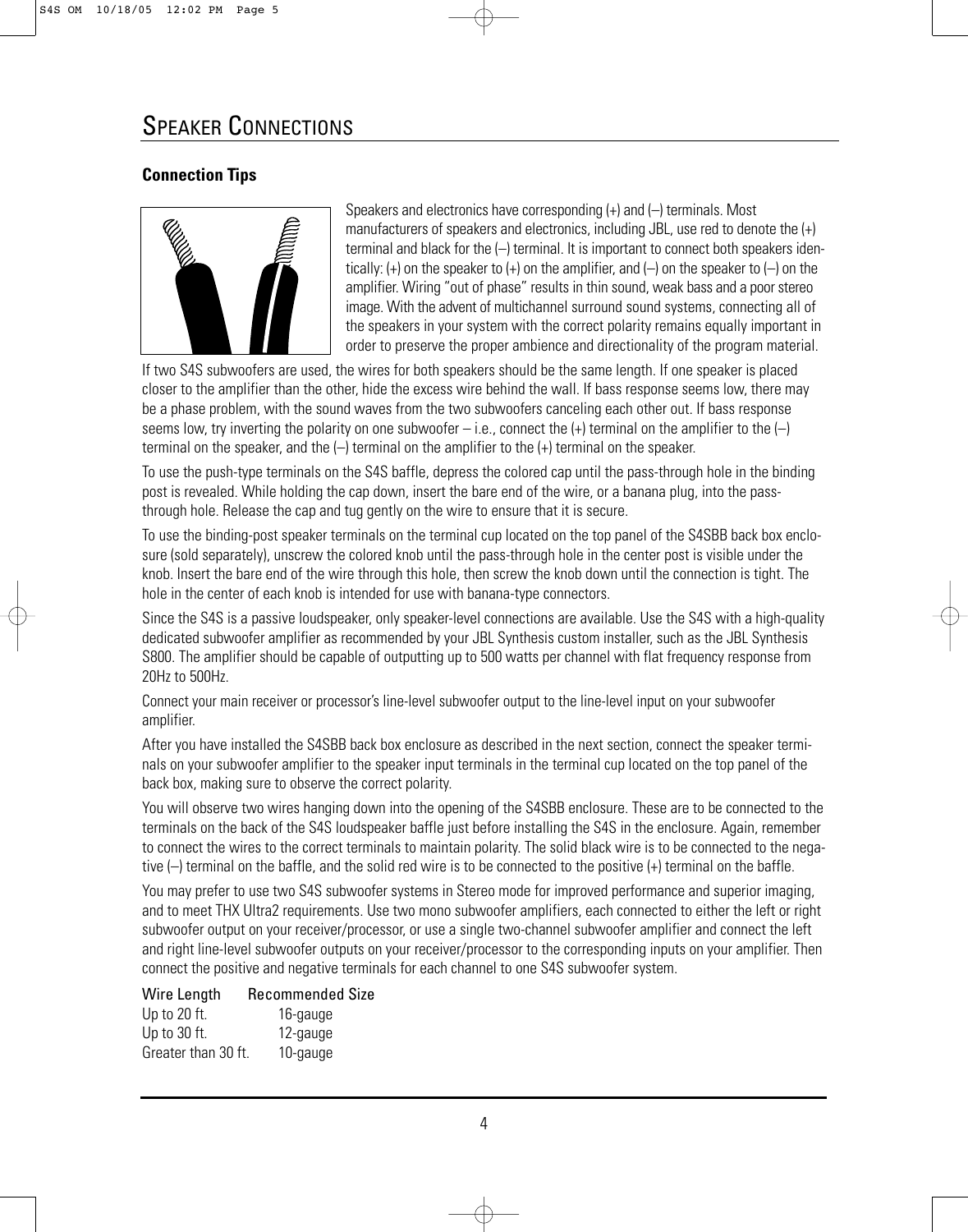

#### **Using One S4S Loudspeaker in Mono Mode**

### **Using Two S4S Loudspeakers n Stereo Mode**

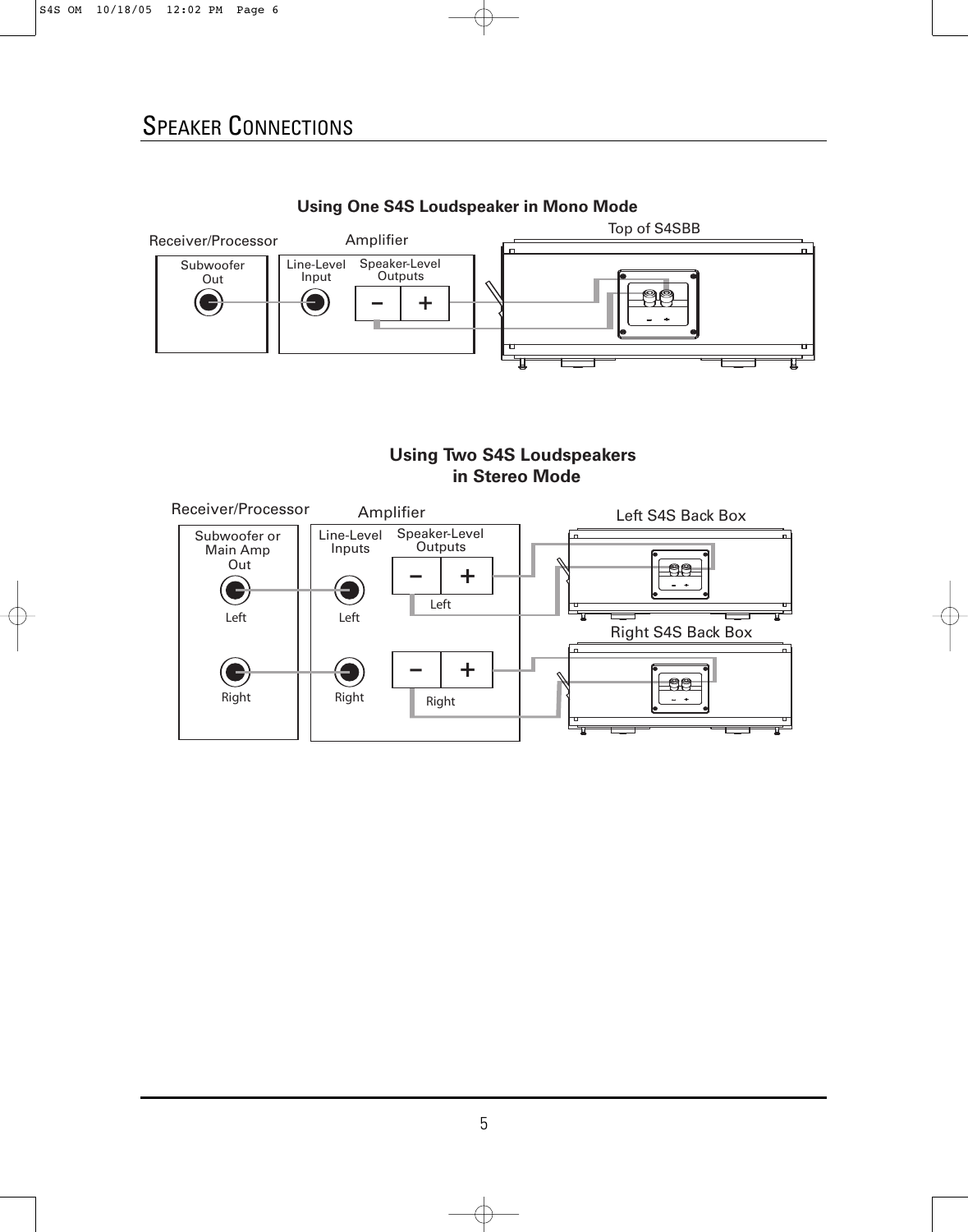### **INSTALLATION**

A complete S4S loudspeaker system includes the S4S in-wall subwoofer and the S4SBB back box. These components are packaged separately.

NOTE: The THX Ultra2 standard requires that the S4S baffle be mounted vertically.

Installation requires access to the space between the wall studs. Therefore, in new-construction applications, the S4SBB back box is installed before the wallboard.

For existing construction, carefully remove a section of wallboard that reveals the studs on either side of the bay where the back box will be installed, enabling the board to be screwed back onto the studs after installation is complete. Store the wallboard in a safe place until the speaker installation is complete.

#### Included with the S4SBB:

(10) 5" deck screws (10) polyurethane bushings (10) 1/4–20 flat washers (12) #8 x 3/4" wood screws (2) wood centering bars (4) #10 32 x 1-1/2" flat-head screws (2) Styrofoam™ blocks

**the Terminal Cup:** Connect the speaker wires from your subwoofer amplifier to these terminals.

**2** Mounting Holes for Bushings: The S4S uses a system of bushings to act as springs that isolate the speaker from room and wall vibrations. Mount the bushings in each of these holes as described in Step 5 on page 7.

<sup>2</sup> Damping Pads: These pads are part of the isolation system to prevent unwanted resonances. They should be left in place as is.

**4** Centering Bars: Screw these bars onto the S4SBB back box using the included flat-head screws, and then attach them to the wall studs to hold the S4SBB in place during installation.

**6** Speaker Wires: Connect these wires to the terminals on the back of the S4S subwoofer baffle as described on page 4.

5 Styrofoam Blocks: These blocks support the S4SBB back box and ensure that it is mounted within the stud bay at the correct height for optimum performance. They also help to isolate the speaker system from room resonances.



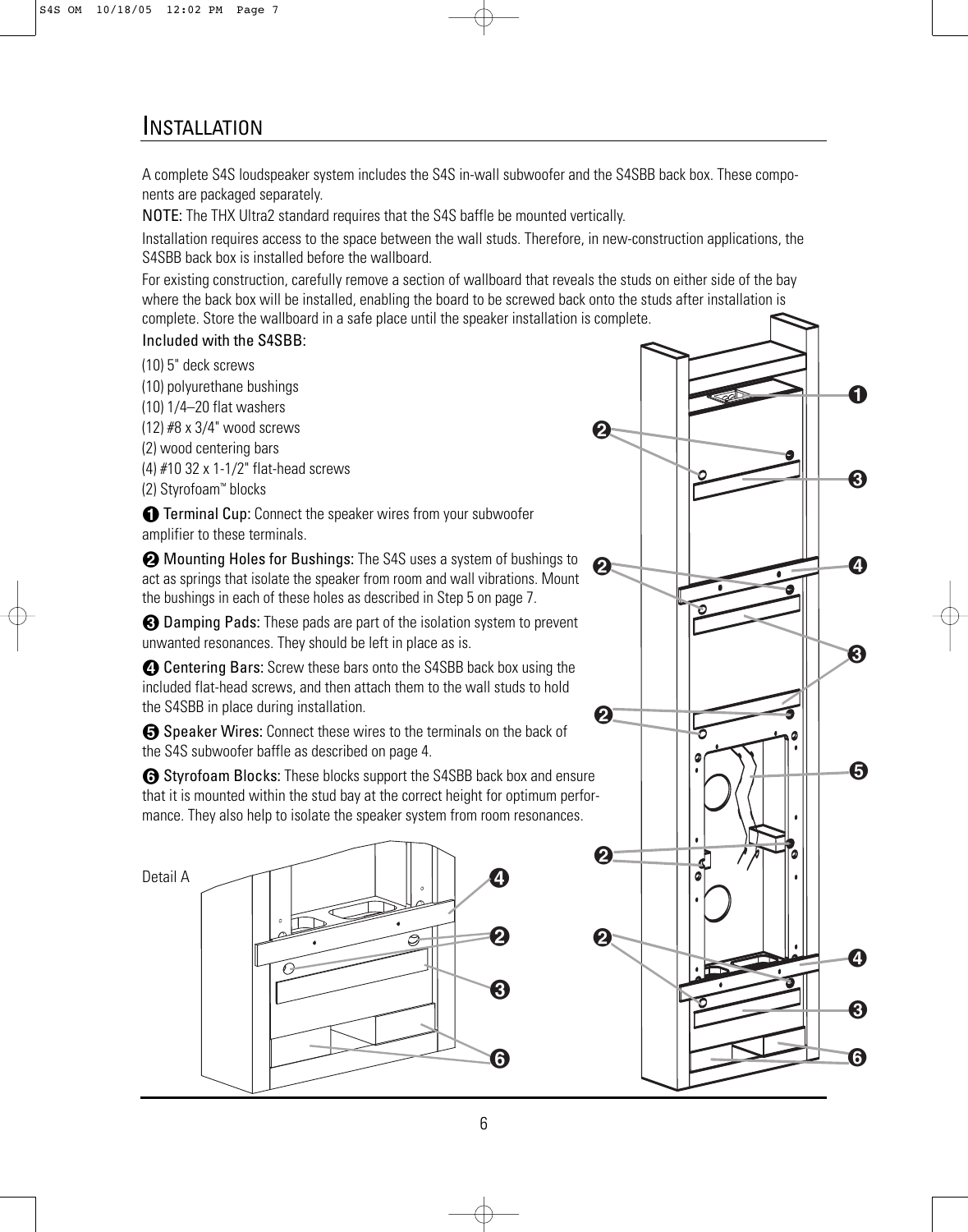#### Installation:

- 1. Place the Styrofoam™ blocks on the bottom plate of the stud bay. The S4SBB back box will rest on top of the blocks.
- 2. Install the two centering bars as shown in Detail A on page 6. The centering bars are for setting the depth of the enclosure. They also help locate the horizontal position of the enclosure as they are mounted into the studs at the left and right to hold the enclosure in the correct location.
- 3. Fit the enclosure into the wall. The bottom of the S4SBB back box will rest on top of the Styrofoam blocks  $\bigodot$  that you put on the baseboard two-by-four in Step 1.
- 4. At this time, you may want to screw through each side of the wood centering bars to mount the enclosure to the studs. This will hold the enclosure in position.
- 5. Install each of the ten bushings into their mounting holes  $\bigcirc$ . Insert one end of the rubber bushing into the hole, then place a flat washer on top of the bushing and screw the supplied 5" deck screw through the washer and into the bushing.
- 6. The enclosure is now installed and ready for the wallboard to be installed over it. Remove the wood centering bars and use the wood screws to close up the holes in the S4SBB back box. The drywall cutout dimensions are 24.55" (H) x 15" (W) (624mm x 381mm).
- 7. Insert the six plastic grille spacers into the large holes in the S4S baffle. Select either the small or large grille spacers, depending on whether your application requires one or two layers of wallboard. The grille spacers are inserted from the back side of the S4S baffle. Then insert the grille cups into the grille spacers from the front of the S4S baffle.
- 8. Make the connections from your receiver/amplifier to the S4SBB back box connections panel, and to any other speakers as appropriate for your system, following the instructions on pages 4–5. Connect the wires hanging in the opening of the S4SBB back box to the correct terminals on the S4S loudspeaker (see pages 4–5).
- 9. Install the S4S baffle into the S4SBB back box using the twelve screws, as shown in the illustration at right.
- 10.The grille pegs mount in the grille cups to complete the installation.

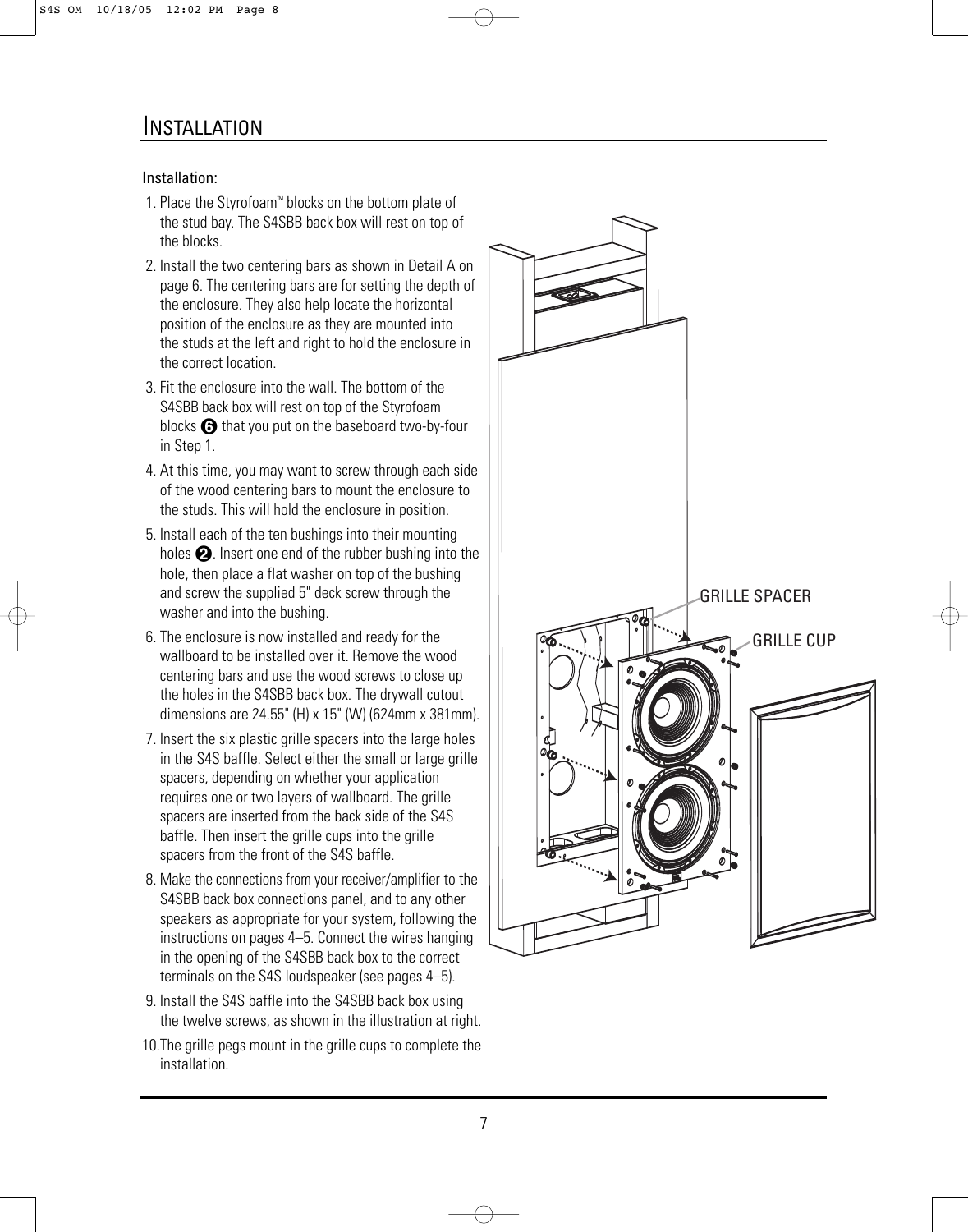## DIMENSION DRAWINGS

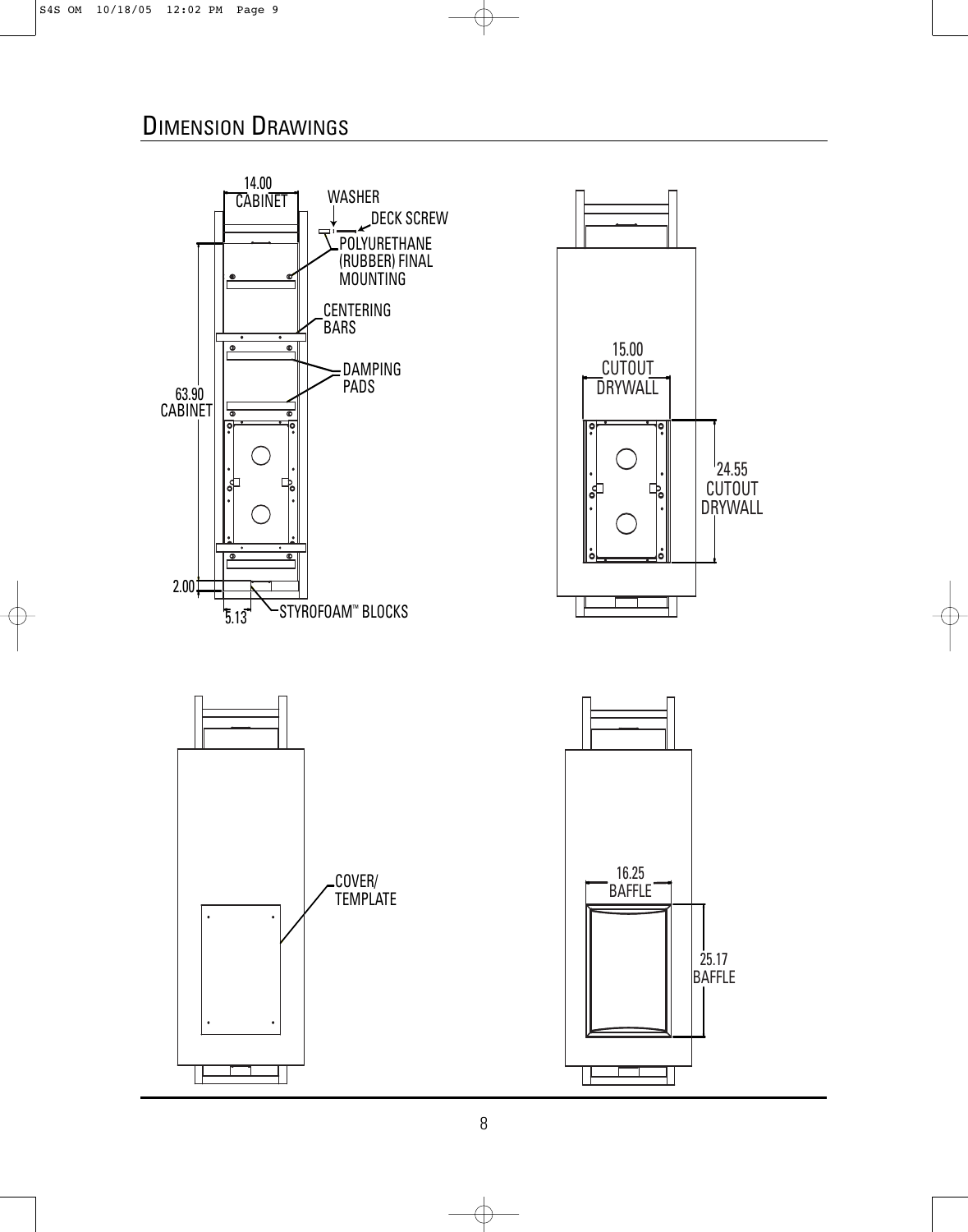The S4S loudspeaker can be painted to match any décor. If you wish to change the color, the satin finish on the grille and frame will function as a primer coat. Before painting, install the plastic paint shield securely into the baffle. This will protect the speaker components and baffle from paint residue. Use a high-quality spray paint, and apply a thin coat of color. Paint the grille separately from the baffle before installing it.

Be certain the grille perforations remain free of paint. Filling them with paint will diminish the sound quality.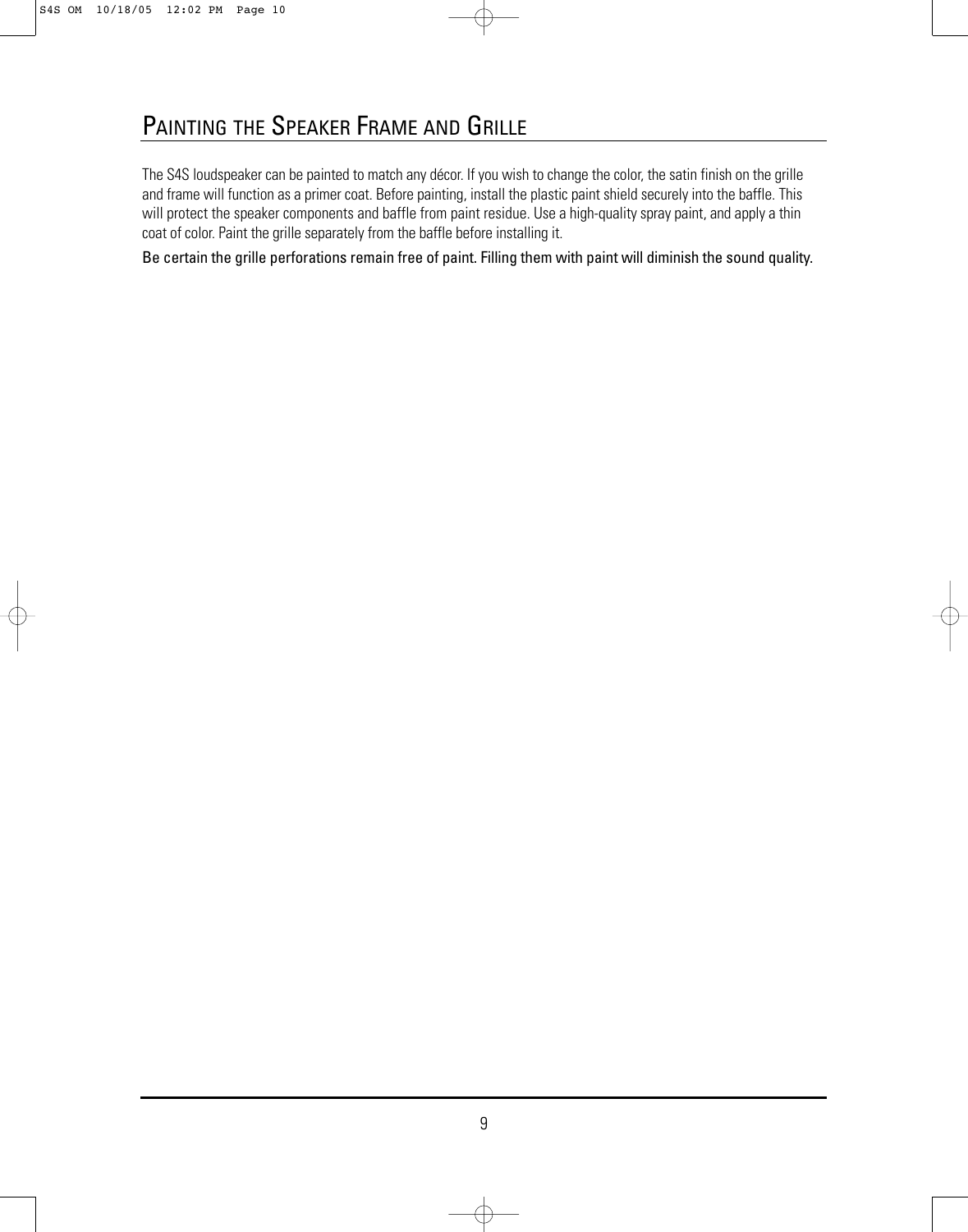# TROUBLESHOOTING

| <b>SYMPTOM</b>                                                                        | SOLUTION                                                                                                                                                                                                                                                                                                                                                                                                                                                                                                                                                                                                                                                                                                            |
|---------------------------------------------------------------------------------------|---------------------------------------------------------------------------------------------------------------------------------------------------------------------------------------------------------------------------------------------------------------------------------------------------------------------------------------------------------------------------------------------------------------------------------------------------------------------------------------------------------------------------------------------------------------------------------------------------------------------------------------------------------------------------------------------------------------------|
| If there is no sound from<br>any of the speakers:                                     | • Check that the receiver/amplifier is on and that a source is playing.<br>• Check all wires and connections between the receiver/amplifier and the speakers.<br>Make sure all wires are connected. Make sure none of the speaker wires are<br>frayed, cut, punctured or touching each other.<br>• Review proper operation of your receiver/amplifier.                                                                                                                                                                                                                                                                                                                                                              |
| If there is no sound coming<br>from one speaker:                                      | • Check the Balance control and channel output level settings on your receiver/amplifier.<br>• Check all wires and connections between the receiver/amplifier and the speakers.<br>Make sure all wires are connected. Make sure none of the speaker wires are<br>frayed, cut, punctured or touching each other. In multichannel applications, make<br>sure that your receiver/processor has been configured to enable all channels that<br>you are using.                                                                                                                                                                                                                                                           |
| If there is low (or no)<br>bass output:                                               | • Make sure the connections to the speaker inputs have the correct polarity<br>(+ and -). If you are using two S4S subwoofers, try inverting the polarity on one<br>subwoofer as described on page 4.<br>• Consider adding a separate power amplifier to drive the S4S subwoofer.<br>• In Dolby <sup>®</sup> Digital or DTS <sup>®</sup> modes, make sure your receiver/processor is correctly<br>configured. When using a power amplifier with your S4S subwoofer, make sure<br>the subwoofer output of the receiver/processor has been enabled. See your<br>receiver/processor's owner's manual for further information on correct speaker<br>configuration in Dolby Digital, DTS and other surround sound modes. |
| If the system plays at low<br>volumes but shuts off as<br>volume is increased:        | • Check all wires and connections between the receiver/amplifier and the speakers.<br>Make sure all wires are connected. Make sure none of the speaker wires<br>are frayed, cut, punctured or touching each other.<br>• If more than one pair of main speakers is being used, check the minimum-impedance<br>requirements of your receiver/amplifier.                                                                                                                                                                                                                                                                                                                                                               |
| If you are hearing midrange<br>frequencies (such as vocals)<br>through the subwoofer: | . When using the THX mode, make sure the subwoofer crossover is activated on your<br>processor/receiver.<br>• When using the Normal mode, adjust the crossover frequency on your electronics to a<br>lower frequency.                                                                                                                                                                                                                                                                                                                                                                                                                                                                                               |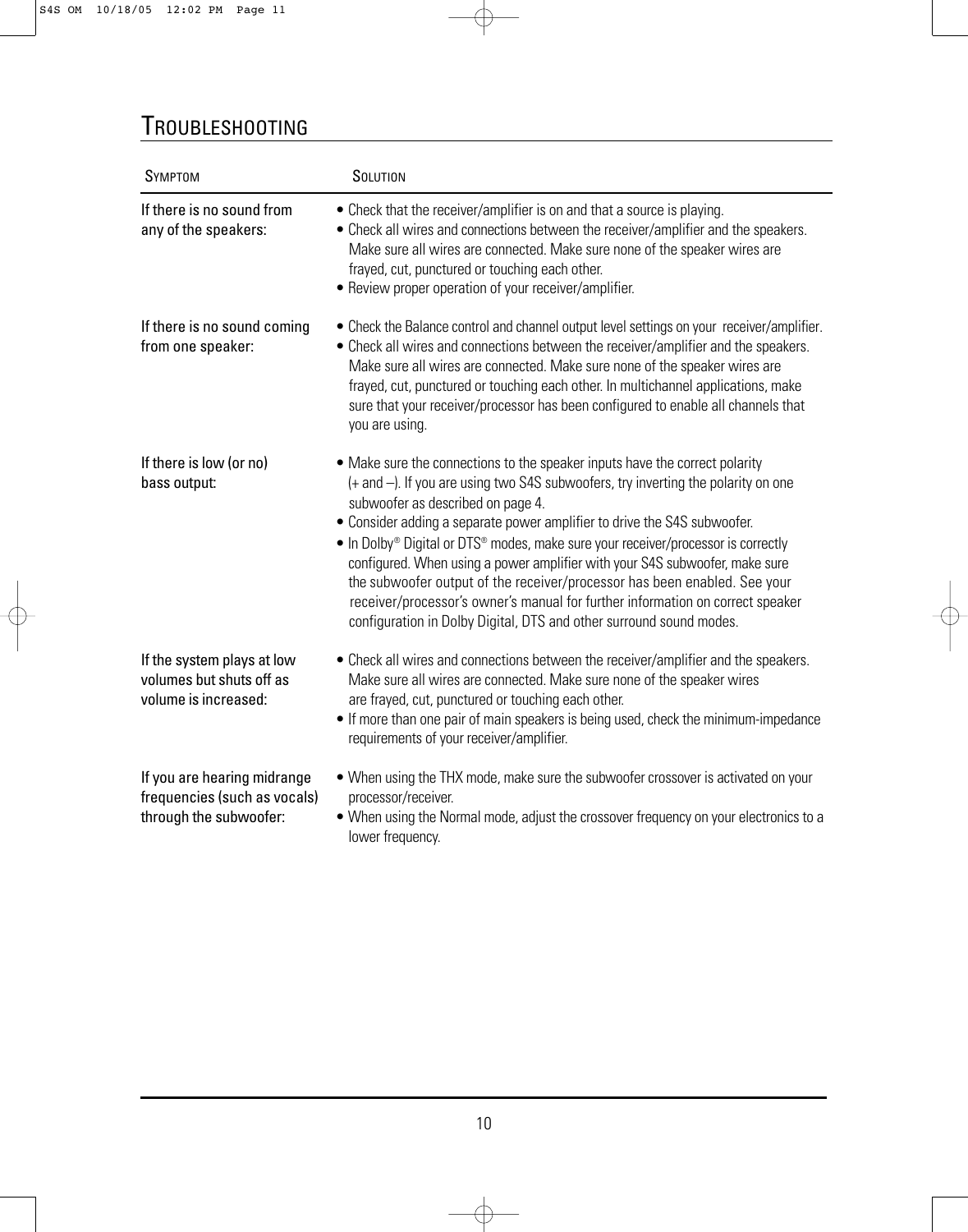### **SPECIFICATIONS**

| S4S                                                                                                |                                                           |
|----------------------------------------------------------------------------------------------------|-----------------------------------------------------------|
| Frequency Response (-6dB)                                                                          | $20Hz - 150Hz$ (THX <sup>®</sup> /LFE mode)               |
| Maximum Recommended Amplifier Power <sup>†</sup>                                                   | 500 Watts per channel                                     |
| Impedance                                                                                          | 4 Ohms nominal                                            |
| Sensitivity                                                                                        | 88dB (2.83V/1m), both woofers driven                      |
| Woofer                                                                                             | Dual 10" polymer-coated aluminum cones w/rubber surrounds |
| Dimensions (H x W x D, mounted in S4SBB<br>enclosure, not including Styrofoam <sup>™</sup> blocks) | 64" x 14" x 5.1" (1626mm x 356mm x 130mm)                 |
| Mounting Cutout Size (W x H)                                                                       | 15" x 24.55" (381mm x 624mm)                              |
| Weight per Speaker                                                                                 | 24 lb (10.9kg)                                            |

All features and specifications are subject to change without notice.

† The maximum recommended amplifier power rating will ensure proper system headroom to allow for occasional peaks. We do not recommend sustained operation at these maximum power levels.

JBL, Harman International, JBL Synthesis and Synthesis are trademarks of Harman International Industries, Incorporated, registered in the United States and/or other countries.

Dolby is a registered trademark of Dolby Laboratories.

DTS is a registered trademark of DTS, Inc.

Styrofoam is a trademark of the Dow Chemical Company.

THX is a registerd trademark, and THX Ultra2 is a trademark, of THX Ltd. All rights reserved.